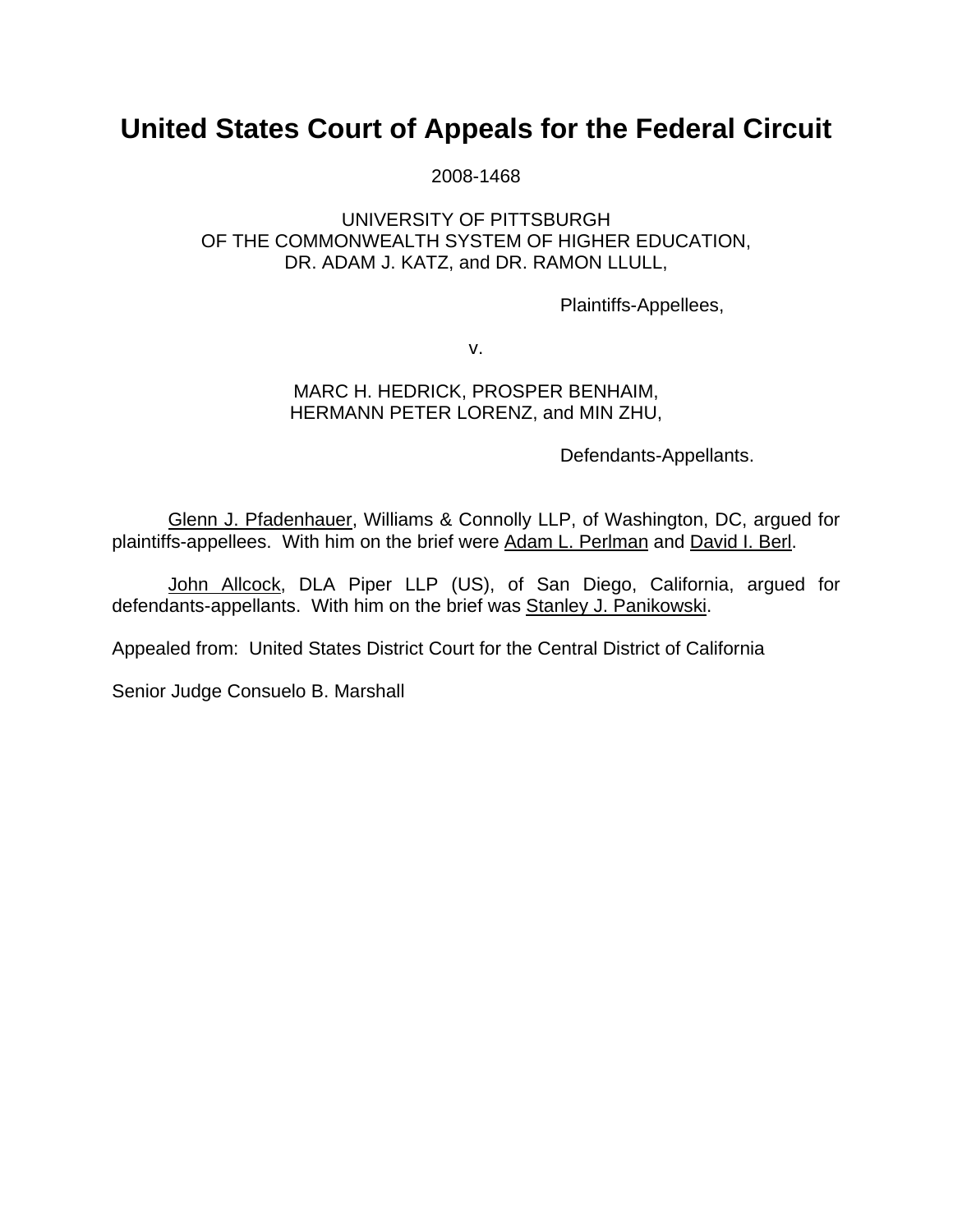# **UNITED STATES COURT OF APPEALS FOR THE FEDERAL CIRCUIT**

 $2008-1468$ 

#### UNIVERSITY OF PITTSBURGH OF THE COMMONWEALTH SYSTEM OF HIGHER EDUCATION, DR. ADAM J. KATZ, and DR. RAMON LLULL,

Plaintiffs-Appellees,

v.

#### MARC H. HEDRICK, PROSPER BENHAIM, HERMANN PETER LORENZ, and MIN ZHU,

Defendants-Appellants.

Appeal from the United States District Court for the Central District of California in case no. 04-CV-9014, Senior Judge Consuelo B. Marshall.

DECIDED: July 23, 2009

Before MAYER, RADER, and BRYSON, Circuit Judges.

 $\frac{1}{\sqrt{2}}$  ,  $\frac{1}{\sqrt{2}}$  ,  $\frac{1}{\sqrt{2}}$  ,  $\frac{1}{\sqrt{2}}$  ,  $\frac{1}{\sqrt{2}}$  ,  $\frac{1}{\sqrt{2}}$  ,  $\frac{1}{\sqrt{2}}$  ,  $\frac{1}{\sqrt{2}}$  ,  $\frac{1}{\sqrt{2}}$  ,  $\frac{1}{\sqrt{2}}$  ,  $\frac{1}{\sqrt{2}}$  ,  $\frac{1}{\sqrt{2}}$  ,  $\frac{1}{\sqrt{2}}$  ,  $\frac{1}{\sqrt{2}}$  ,  $\frac{1}{\sqrt{2}}$ 

 $\frac{1}{\sqrt{2\pi}}$  ,  $\frac{1}{\sqrt{2\pi}}$  ,  $\frac{1}{\sqrt{2\pi}}$  ,  $\frac{1}{\sqrt{2\pi}}$  ,  $\frac{1}{\sqrt{2\pi}}$  ,  $\frac{1}{\sqrt{2\pi}}$  ,  $\frac{1}{\sqrt{2\pi}}$  ,  $\frac{1}{\sqrt{2\pi}}$  ,  $\frac{1}{\sqrt{2\pi}}$  ,  $\frac{1}{\sqrt{2\pi}}$  ,  $\frac{1}{\sqrt{2\pi}}$  ,  $\frac{1}{\sqrt{2\pi}}$  ,  $\frac{1}{\sqrt{2\pi}}$  ,

MAYER, Circuit Judge.

 Marc H. Hedrick, Prosper Benhaim, Hermann Peter Lorenz, and Min Zhu appeal the judgment of the United States District Court for the Central District of California finding that they were not co-inventors of U.S. Patent No. 6,777,231, and granting a misjoinder motion pursuant to 35 U.S.C. § 256. Univ. of Pittsburgh v. Hedrick, No. 2:04 cv-09014 (C.D. Cal. June 9, 2008). Because we agree that University of Pittsburgh researchers Adam Katz and Ramon Llull completed conception of the claimed invention before the appealing researchers contributed their efforts, we affirm.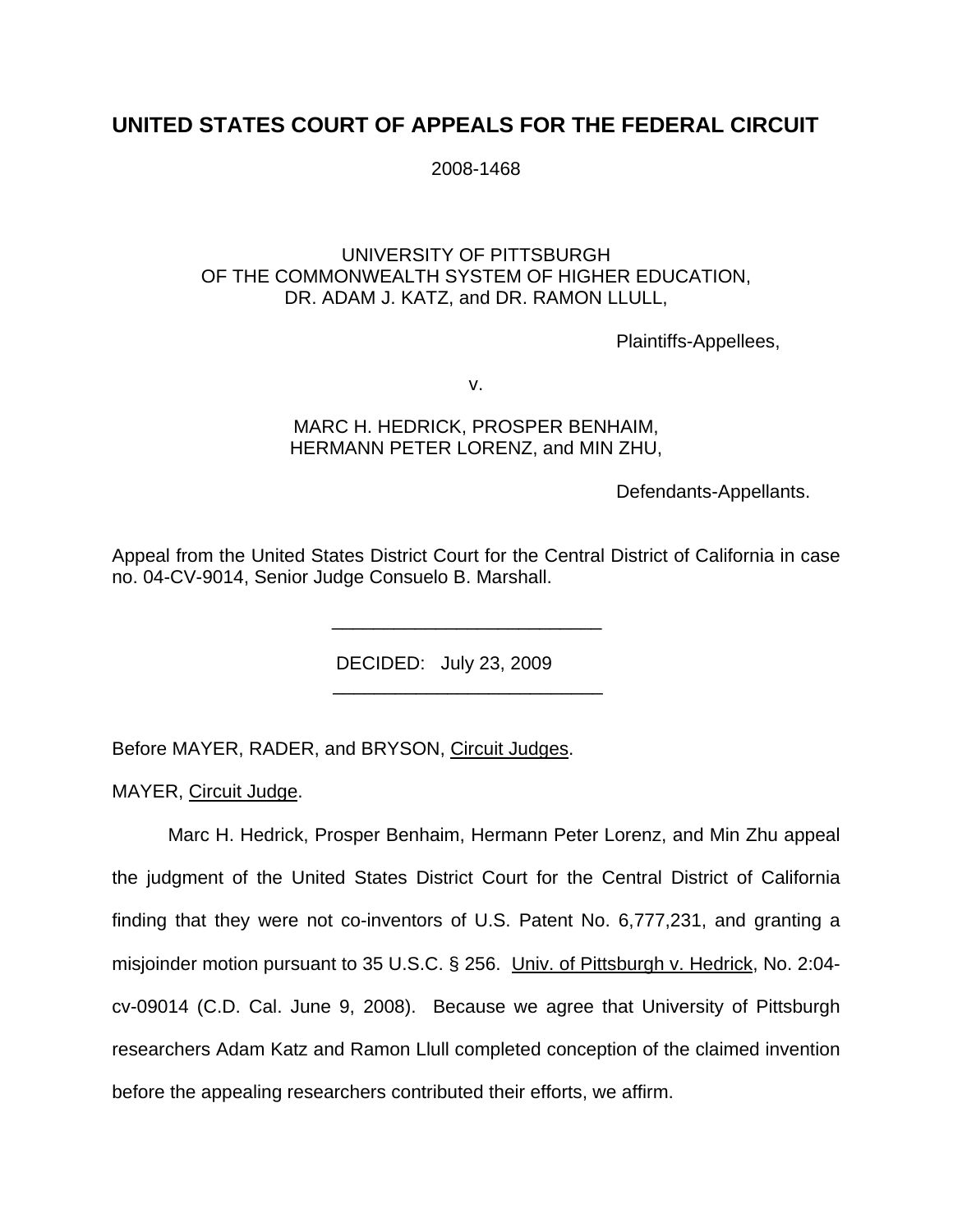#### BACKGROUND

 Cells of the human body are generally tasked to perform specific functions. For instance, bone cells support the body, and nerve cells transmit signals throughout the body. These cells may divide and multiply to grow or heal, but a cell's progeny will usually remain of the same type as its parent cell—bone cells divide into more bone cells, nerve cells divide into more nerve cells. This feature is called unipotency, and a cell that divides to produce progeny is a progenitor cell. However, the more primitive stem cell is pluripotent, meaning that its progeny may be of various types of cells  $- a$ single stem cell may produce progeny that include both bone cells and nerve cells, for example. The process of a generic stem cell producing progeny cells of a particular type is referred to as differentiation. Generally, a cell that is the product of differentiation is permanently locked into being a progenitor of only that type of cell. Stem cells also exhibit the quality of producing further stem cells, just as a normal cell would produce a like cell through division. In a process called self-renewal, a stem cell cured in an appropriate culture dish would reproduce enough to cover the surface of the dish with like stem cells. A scientist could then remove cells and place them on a new culture dish where the process would repeat, producing a new lot of stem cells covering the surface of the dish. Each iteration is termed a passage, and it was known in the art in 1997 that stem cells can be passaged at least fifteen times without differentiating.

Katz and Llull are researchers at the University of Pittsburgh ("Pittsburgh") studying adipose (fat) tissue in humans. In 1996, the two doctors began a project at Pittsburgh involving the isolation, culturing, and passaging of cells from human liposuctioned adipose tissue. They observed that under certain conditions, mature fat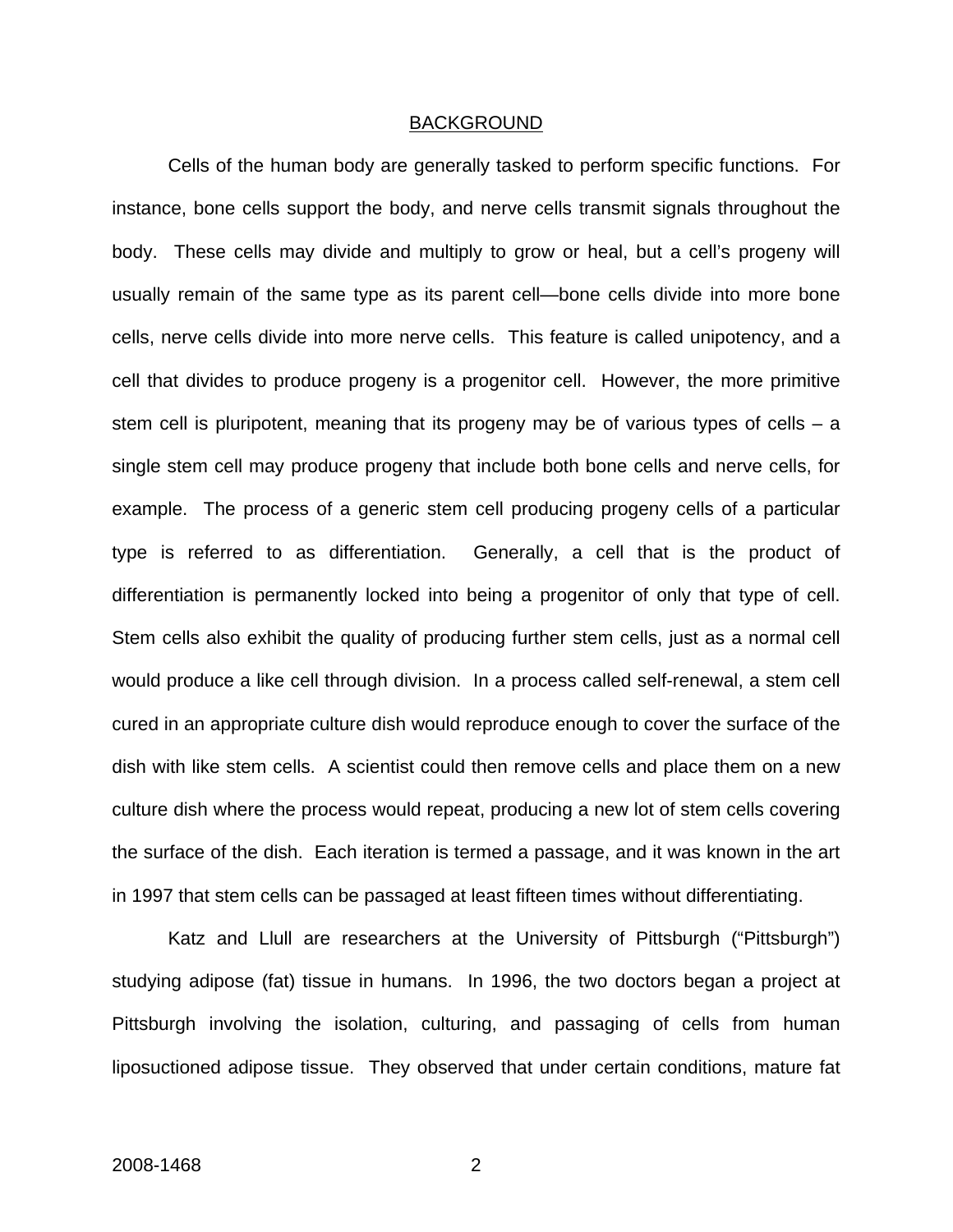cells called adipocytes would transform into a more primitive cell having a fibroblast-like appearance, and under other circumstances, these primitive cells could transform back to mature adipocytes. They referred to these phenomena as de-differentiation and redifferentiation. By late 1996, they had developed a method to isolate these dedifferentiated cells from liposuctioned tissue's stromal vascular fraction.

By 1997, Katz and Llull had explored the idea that these cells could "transdifferentiate" into lineages other than adipocyte cells, including bone, cartilage, and muscle. They recorded their observations, including that their cells appeared to change to the shape and form of non-adipose cells, contemporaneously in laboratory notebooks, a January 1997 invention disclosure for their cell isolator device, and a document titled "What's So Great About Fat?" in February 1997. Reading literature from Arnold Caplan, another researcher in stem cells, they began to recognize that the mesenchymal stem cells Caplan was harvesting from bone marrow bore similarities to those they had isolated from adipose tissue. Caplan's cells differentiated into bone, muscle, fat, and cartilage lineages, among others, and showed the ability to be passaged fifteen times without differentiating.

On January 20 and 24, and February 6, 1997, Katz wrote in his laboratory notebook that he had experimented with media to induce his cells to differentiate into muscle. In other entries, Katz described media and protocols that differentiated the cells into bone, muscle, fat, cartilage, and nerve cells. While not scientifically certain, he and Llull believed that they had observed cells changing into cells resembling muscle and fat cells, and commented to another colleague via email their intrigue over seeing "several forms that do resemble those of a neuron." They decided to do further studies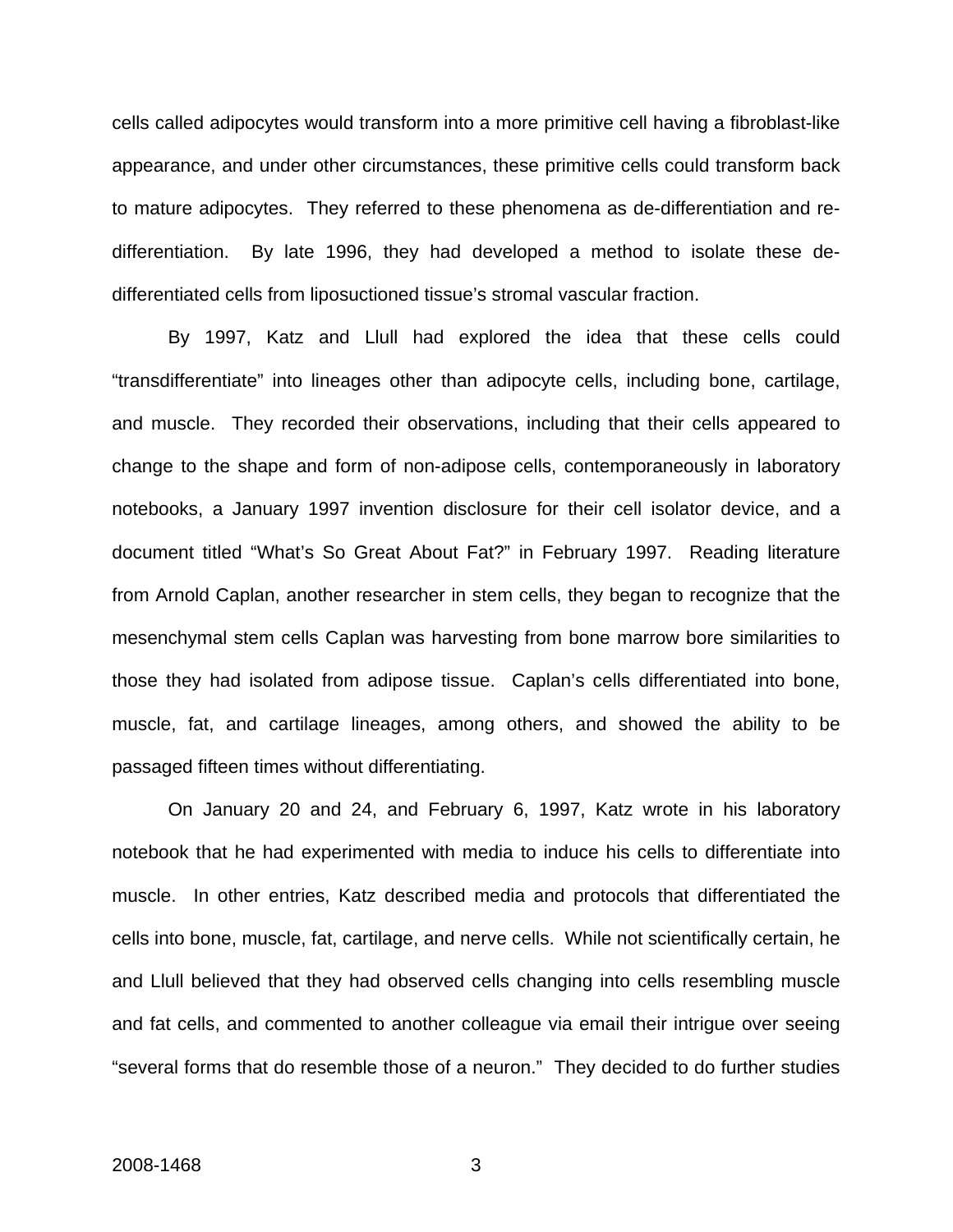to substantiate that this was in fact a nerve cell, asking their colleague for the use of his electrophysiological techniques. By April 1997, they had the firm and definite idea that the cells were human, could be genetically modified, secreted hormones, and contained cell-surface bound intracellular signaling moieties, all properties known at the time to scientists in the field.

In July of 1997, Hedrick joined the Pittsburgh laboratory for a yearlong fellowship. During his time in the lab, Katz submitted a grant proposal summarizing his work with Llull, stating that their "lab has developed techniques to harvest, isolate, culture, passage, dedifferentiate, differentiate, and genetically alter" adipose-derived progenitor cells efficiently. While some researchers other than Katz and Llull were listed in the proposal, Hedrick was not. Hedrick was also not mentioned in Katz's laboratory notebook in connection with any work on adipose-derived stem cells, though other researchers involved in the work were mentioned. Hedrick, however, wrote his own research proposal setting forth some experiments on Katz's cells. In April of 1998, Katz, Llull, and Hedrick submitted an invention disclosure to Pittsburgh stating that the isolated cells could be induced to transform into fat, bone, cartilage, and muscle tissues, and listed the first date of conception as October 1996.

In June of 1998, Hedrick's fellowship ended, and he returned to UCLA where he formed the Regenerative Bioengineering and Research ("REBAR") laboratory with Benhaim and Lorenz. There, Hedrick and his colleagues worked on the same populations of adipose-derived cells as Katz and Llull were using at Pittsburgh. Zhu would join the lab in June 1999. The REBAR researchers determined that the adiposederived cells were distinct from the prior art bone marrow-derived mesenchymal stem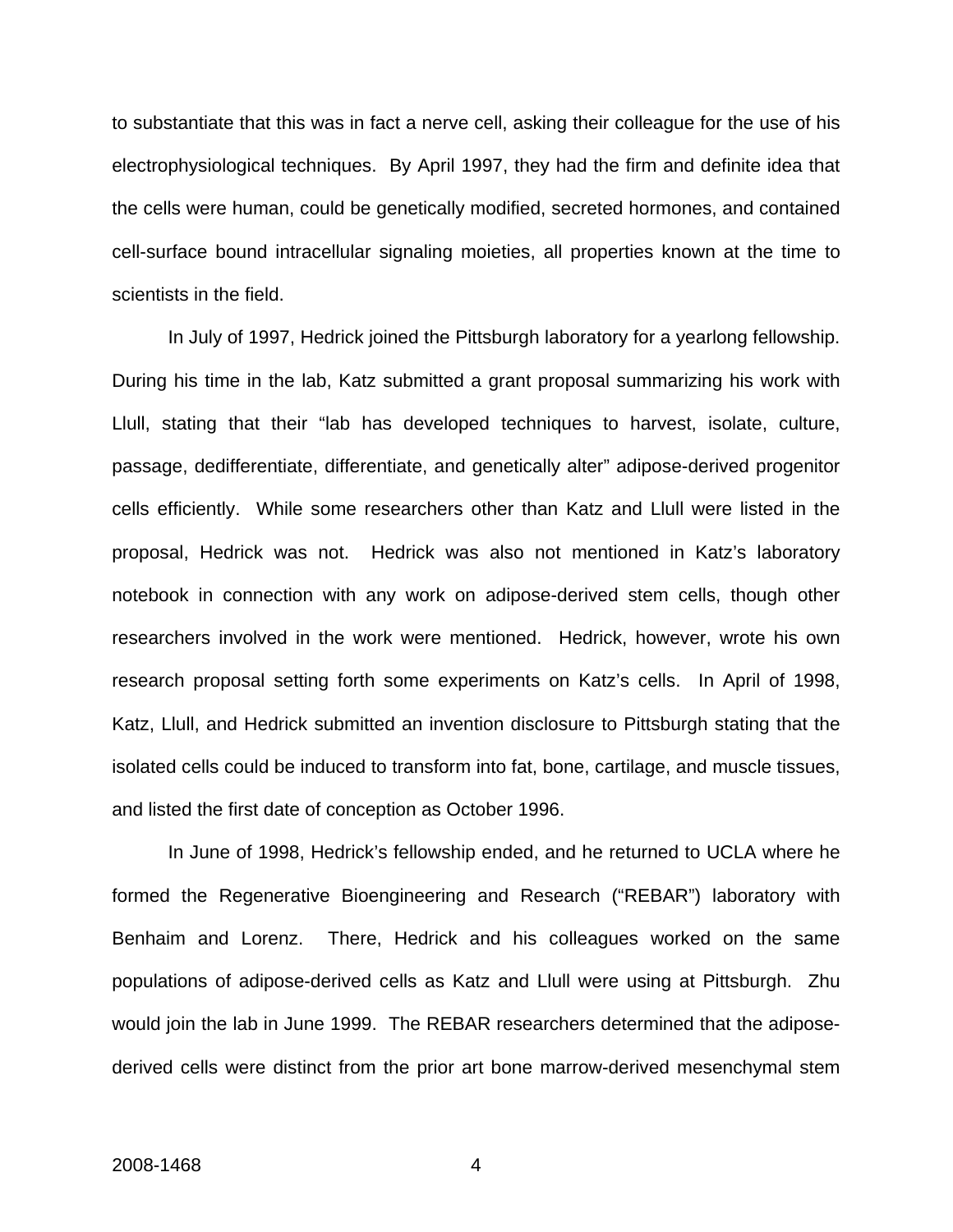cells because they responded differently to induction media. They also identified various media to induce differentiation in the cells, and identified the presence of an enzyme that is indicative of stem cells in a heterogeneous stromal vascular fraction population. In late 1999 and early 2000, the REBAR lab successfully cloned single adipose-derived cells. Meanwhile, Katz continued to research the exploitable potential of his cells at Pittsburgh.

In March 1999, Pittsburgh filed a provisional patent application, claiming a method of differentiating adipose-derived stem cells into bone, fat, cartilage, and muscle. The application listed Katz, Llull, William Futrell, and Hedrick as inventors. In October 1999, they filed a second provisional patent application listing the same inventors, acknowledging ongoing experimentation to find the cells in human liposuctioned fat tissue and the similarities to bone marrow-derived mesenchymal stem cells.

In February 2000, Hedrick submitted an invention disclosure to UCLA for stem cells derived from adipose tissue, listing 1997 as the date of first conception and his first successful test. Although he had not conducted any nerve differentiation experiments, he also asked the UCLA technology transfer office to include nerve cells in the patent application. About the same time, he provided Pittsburgh's patent counsel with information to include in a patent application, including recipes for induction media and the suggestion to include nerve cells.

In March 2000, Pittsburgh filed an international patent application listing all seven named inventors, Katz, Llull, Futrell, Hedrick, Benhaim, Lorenz, and Zhu. This patent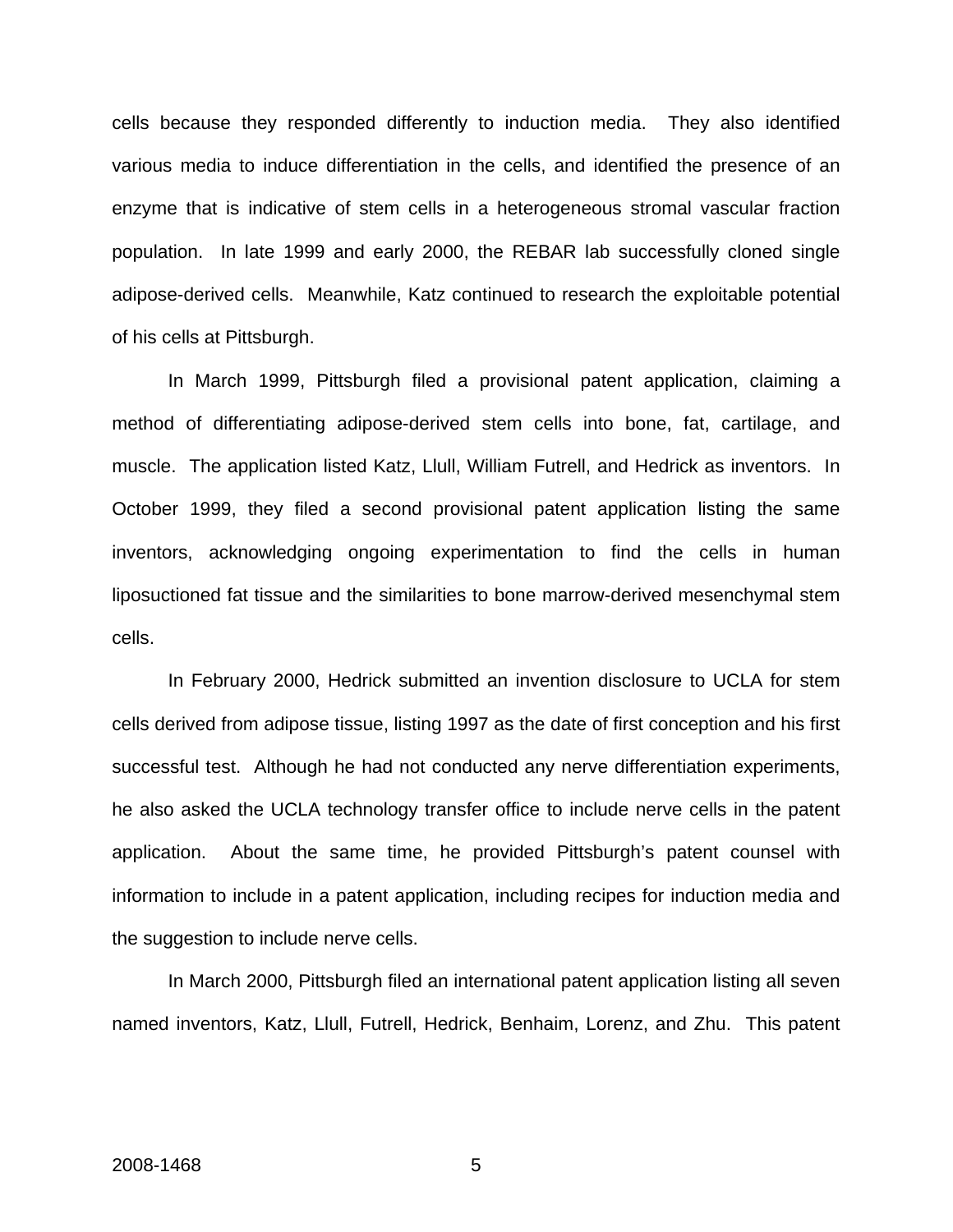would issue as U.S. Patent No. 6,777,231 ("'231 patent"), having the following 10

claims:

- 1. An isolated adipose-derived stem cell that can differentiate into two or more of the group consisting of a bone cell, a cartilage cell, a nerve cell, or a muscle cell.
- 2. An isolated, adipose-derived multipotent cell that differentiates into cells of two or more mesodermal phenotypes.
- 3. An isolated adipose-derived stem cell that differentiates into two or more of the group consisting of a fat cell, a bone cell, a cartilage cell, a nerve cell, or a muscle cell.
- 4. An isolated adipose-derived stem cell that differentiates into a combination of any of a fat cell, a bone cell, a cartilage cell, a nerve cell, or a muscle cell.
- 5. A substantially homogeneous population of adipose-derived stem cells, comprising a pluality of the stem cell of claim 1, 3 or 4.
- 6. The adipose-derived stem cell of claim 1, 3 or 4 which can be cultured for at least 15 passages without differentiating.
- 7. The adipose-derived stem cell of claim 1, 3 or 4 which is human.
- 8. The cell of any of claim 1, 3 or 4 which is genetically modified.
- 9. The cell of any of claim 1, 3 or 4, which has a cell-surface bound intercellular signaling moiety.
- 10. The cell of any of claim 1, 3 or 4, which secretes a hormone.

On October 29, 2004, Pittsburgh filed the instant action seeking the removal of named inventors Futrell, Hedrick, Benhaim, Lorenz, and Zhu. Futrell voluntarily dismissed himself from the suit leaving the REBAR researchers as the only defendants. The district court held a hearing to construe the patent claims. Among the constructions disputed was the term "adipose-derived," as is present in each claim. The REBAR researchers argued that the construction should be limited to a "species of stem cell distinct from the mesenchymal stem cell that is obtainable from bone marrow tissue" while Katz and Llull argued for a plain meaning: cells "derived from fat tissue." The court determined that the specification supports the plain meaning, and there was no disavowal of any other meaning in prosecution. So it adopted the definition proffered by Katz and Llull.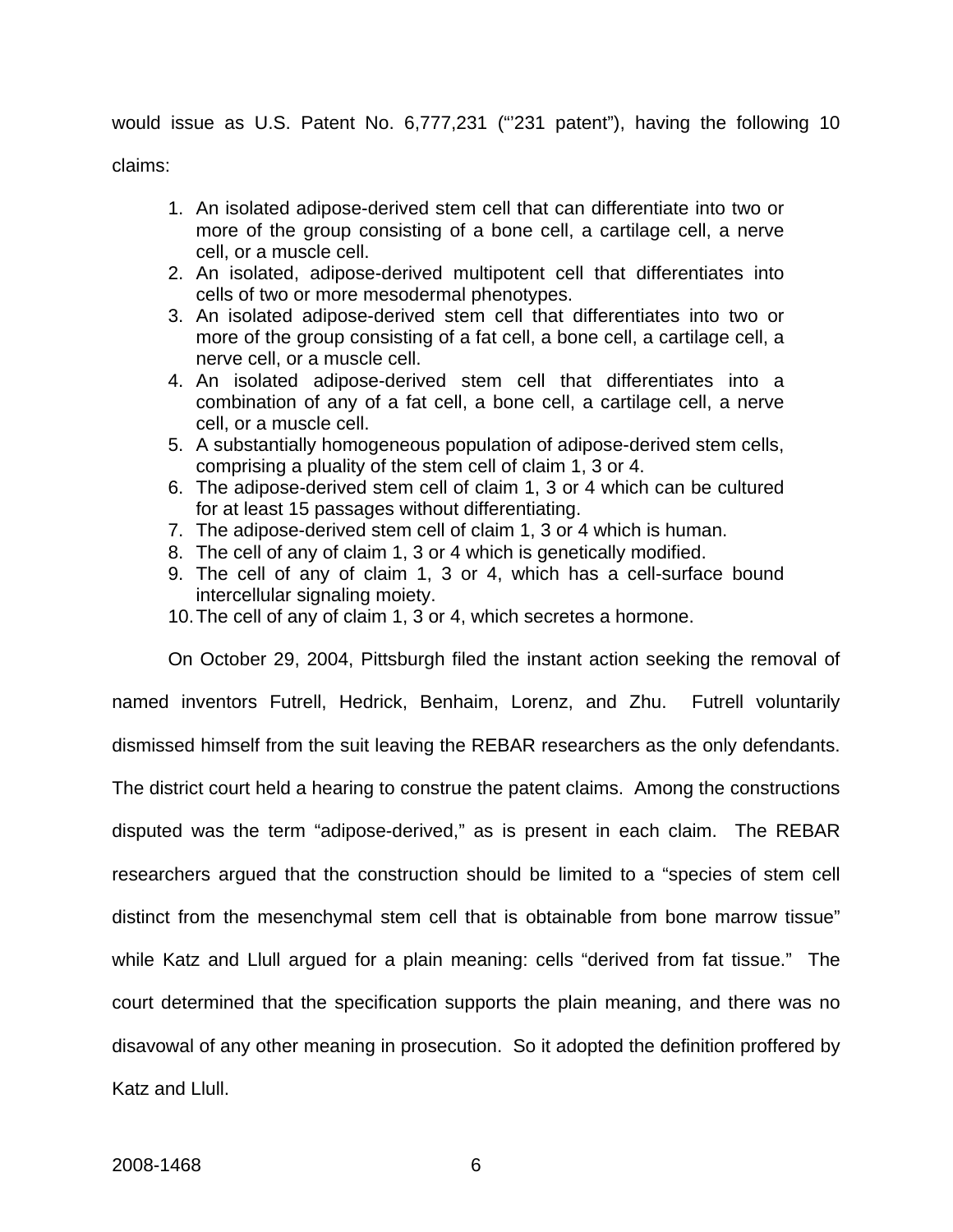The district court then found that Katz and Llull had conceived the claimed invention as construed prior to Hedrick's arrival at Pittsburgh. In addition to the background set out above, the court supported its holding by finding that Katz and Llull must have conceived that the cells they possessed were pluripotent by February 1997, because there was no reason for Katz to have conducted his experiment attempting to induce his adipose-derived cells into non-adipose muscle cells except to confirm that the cells were in fact pluripotent stem cells. The court also found that Katz's laboratory notebooks would have enabled a scientist skilled in the field to isolate his adiposederived cells and differentiate them into each of the lineages claimed in the '231 patent.

The REBAR researchers appeal the construction of "adipose-derived", and the conclusion that they were not joint inventors of the claimed invention. We have jurisdiction pursuant to 28 U.S.C. § 1295(a)(1).

#### **DISCUSSION**

Claim construction is a question of law that we review de novo. Cybor Corp. v. FAS Techs., Inc., 138 F.3d 1448, 1454-55 (Fed. Cir. 1998) (en banc). When not clearly defined in the specification, claim terms are given the meaning they would have to one of ordinary skill in the art at the time of the invention. Phillips v. AWH Corp., 415 F.3d 1303, 1312-13 (Fed. Cir. 2005). "[T]he specification is the single best guide to the meaning of a disputed term," and we read the claim terms in view of the specification. Id. at 1321 (internal quotations removed). The specification may impart a definition that differs from a term's ordinary meaning only when it demonstrates "an intent to deviate from" that meaning. Voda v. Cordis Corp., 536 F.3d 1311, 1320 (Fed. Cir. 2008) (citations omitted). Prosecution history may not be used to limit the scope of a claim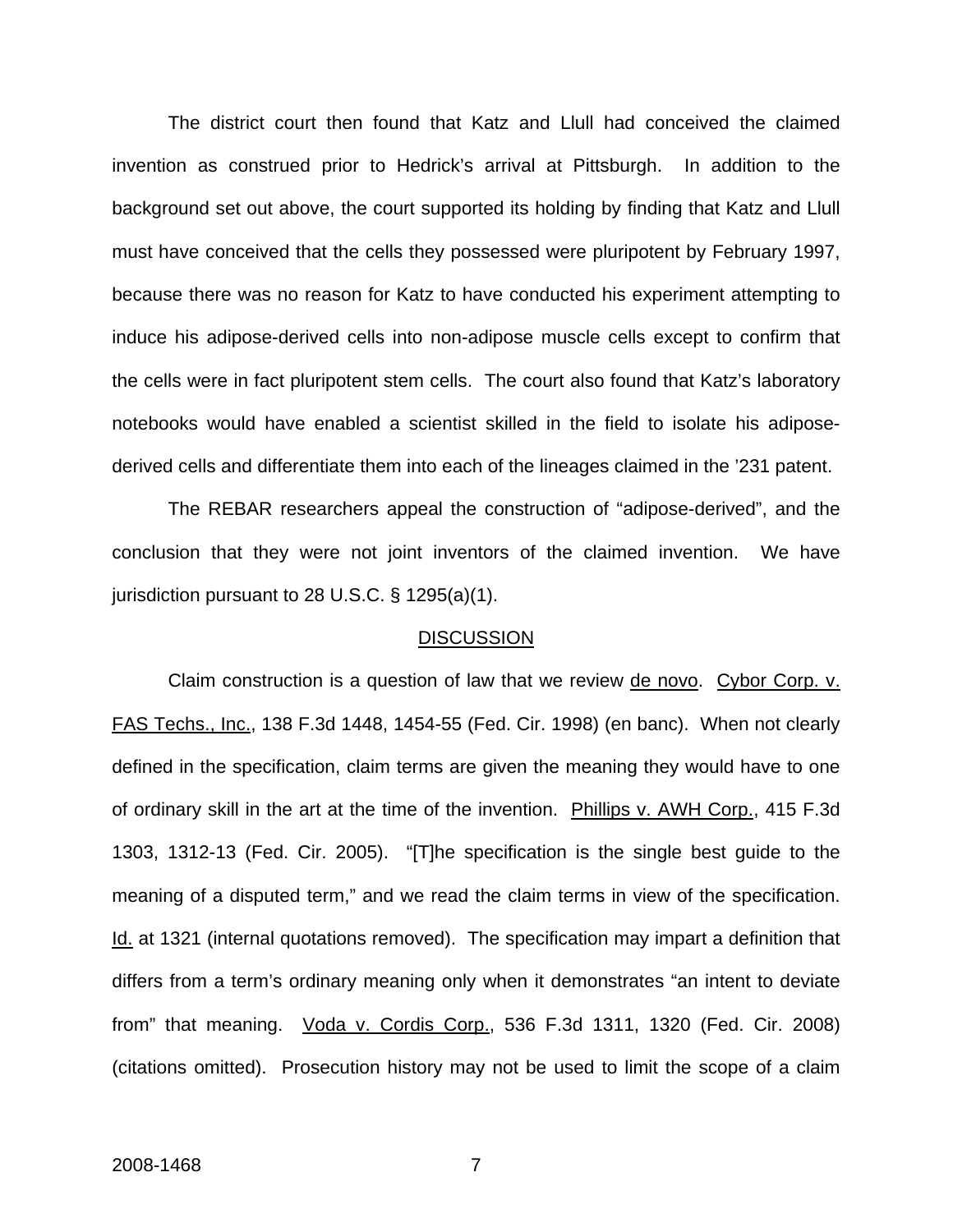unless the applicant took a position before the Patent Office that would lead a competitor to believe that the applicant had disavowed coverage of the relevant subject matter. Schwing GmbH v. Putzmeister AG, 305 F.3d 1318, 1324-25 (Fed. Cir. 2002). Such a disavowing statement must be so clear as to show reasonable clarity and deliberateness. Omega Eng'g, Inc. v. Raytek Corp., 334 F.3d 1314, 1325 (Fed. Cir. 2003).

The district court found that one of ordinary skill would interpret the term "adipose-derived" to mean simply "derived from fat tissue." The REBAR researchers do not disagree that this is the term's plain meaning, but argue that the construction must also include that the stem cell is "a species of stem cell distinct from the mesenchymal stem cell ('MSC') that is obtainable from bone marrow tissue." This construction is necessary for their claim of inventorship because they alleged that their research proved that the inventive stem cells were in fact distinct from the prior art mesenchymal stem cells. They posit that the district court's construction would allow inclusion of prior art mesenchymal stem cells that traveled from the bone marrow and became lodged in fat tissue, where they are then extracted. They also argue that the specification makes clear that the inventive aspect of the adipose-derived stem cells is not that they are simply recovered from adipose tissue.

The REBAR researchers contend that the specification describes the prior art mesenchymal stem cells in one way, and describes the inventive adipose-derived cells differently, as an improvement upon the mesenchymal stem cells. The district court found that the specification distinguishes between mesenchymal stem cells and adipose-derived stem cells. While the specification says that the mesenchymal stem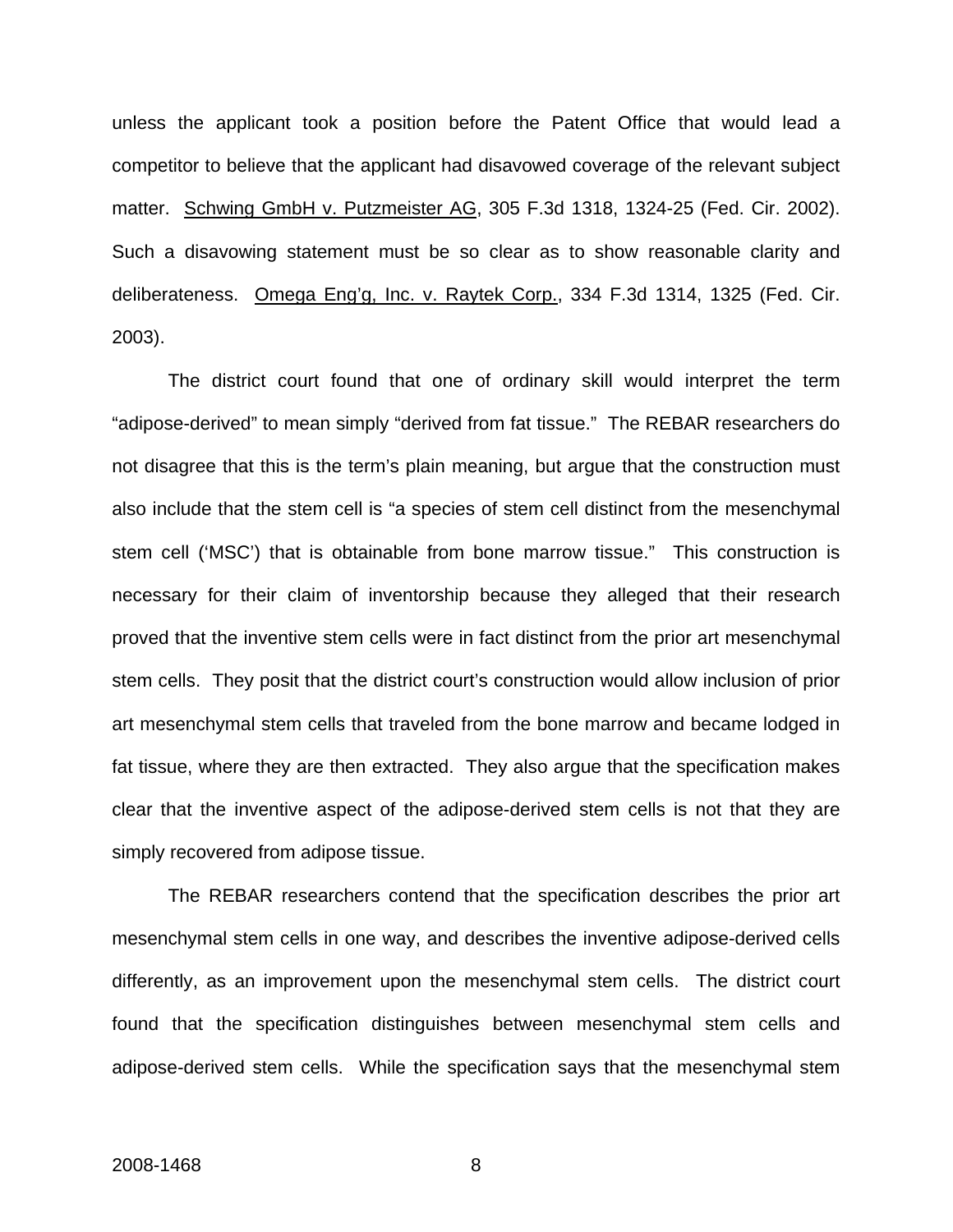cells require costly prescreening of culture materials, the inventive cells can be passaged in culture in an undifferentiated state not requiring prescreened lots of serum. Compare '231 Patent col.1 ll.35-39 with id. col.2 ll.16-18 and col.16 ll.1-4. However, the specification does not say that the cells are a separate species from mesenchymal stem cells collected from bone marrow as the REBAR researchers argue, just that those derived from bone marrow have different isolation requirements than those derived from adipose tissue. The court cannot impute a reason for the difference in isolation requirements of cells harvested from bone marrow versus those harvested from adipose tissue by requiring them to be of a separate species. Nor can we conclude that the hypothetical bone marrow originating stem cell that traversed and became lodged in adipose tissue would not lose the qualities that make it more difficult to isolate than its adipose-derived neighbors. That other similar prior art cells are described differently than the inventive cells does not rise to an intent to deviate from the meaning of the terms describing the inventive cells. Voda, 536 F.3d at 1320.

We similarly do not find the REBAR researchers' prosecution history argument persuasive. A patentee may limit the meaning of a claim term by making a clear and unmistakable disavowal of scope during prosecution. Purdue Pharma L.P. v. Endo Pharms., Inc., 438 F.3d 1123, 1136 (Fed. Cir. 2006). The researchers argue that Katz and Llull clearly and unambiguously disclaimed any construction of adipose-derived that could read on prior-art mesenchymal stem cells when they overcame a rejection of claims by introducing the term adipose-derived. They argue that at an interview recorded in a summary, Katz and Llull "agreed that a submission to distinguish between adipose derived stem cell and bone marrow derived stem cell will be submitted." The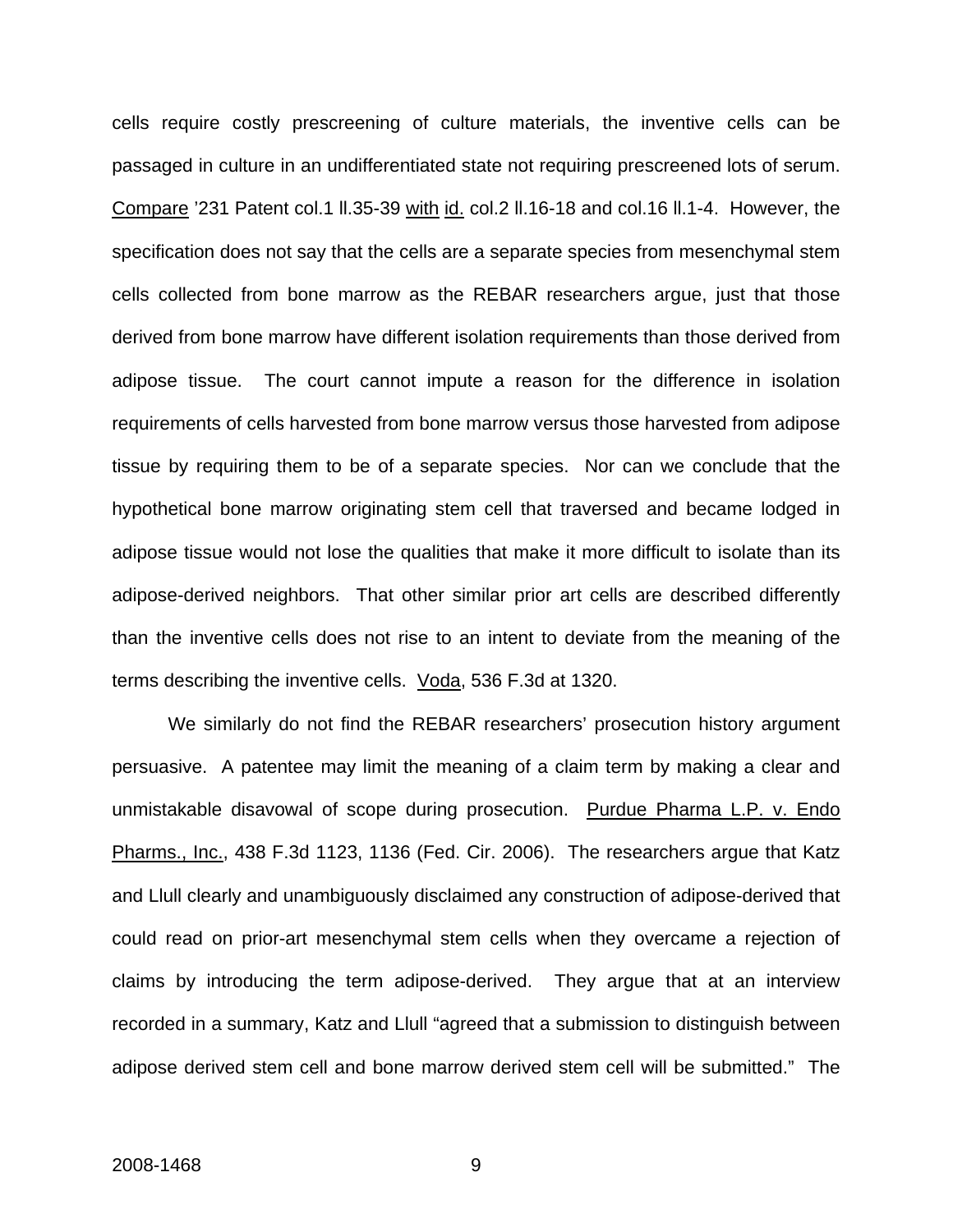subsequent submission was a paper by a UCLA group that included REBAR researchers showing that the mesenchymal stem cells and the inventive stem cells differed in their intrinsic properties. The examiner then agreed with the inventors that the "adipose-derived stem cells are distinct from the mesenchymal stem cells" of the prior art, but also noted that the claims were "now in condition for allowance" without requiring an amendment. This is not a disavowal. The examiner's summary is certainly terse, and its terseness does not allow a definition of any claim terms. It does not state why the adipose-derived stem cells in the invention are distinct from mesenchymal stem cells, and thus does not explicitly characterize the invention at all, let alone in a specific manner to overcome prior art. See Purdue Pharma, 438 F.3d at 1136. A wide chasm exists between the weak inference from the summary that adipose-derived stem cells in this invention must be a different species from mesenchymal stem cells and a clear and unmistakable disavowal as required to limit a claim term.

Inventorship is a question of law that we review de novo, based on underlying facts which we review for clear error. Hybritech Inc. v. Monoclonal Antibodies, Inc., 802 F.2d 1367, 1376 (Fed. Cir. 1986). A joint invention is the product of collaboration between two or more persons working together to solve the problem addressed. 35 U.S.C. § 116 (2006). The inventors need not work physically together or contemporaneously to be joint inventors; nor must each inventor contribute equally or to each claim of the patent. Id. The inventors named in an issued patent are presumed correct, and a party alleging misjoinder of inventors must prove its case by clear and convincing evidence. Eli Lilly & Co. v. Aradigm Corp., 376 F.3d 1352, 1358 (Fed. Cir.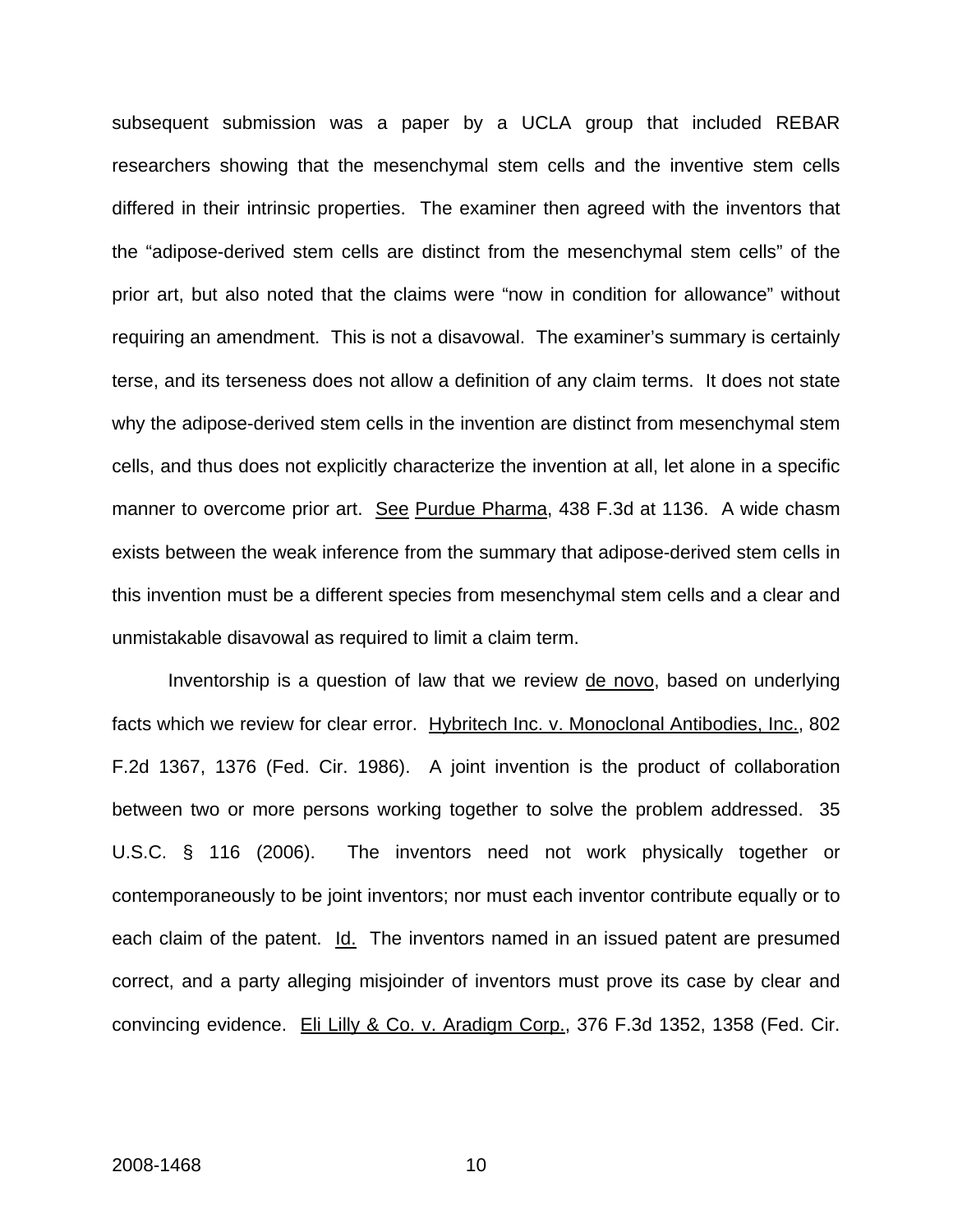2004). The movants must also show that the persons to be removed did not contribute to the invention of any of the allowed claims.

Conception is the touchstone of inventorship under 35 U.S.C. § 116. It is "the formation in the mind of the inventor, of a definite and permanent idea of the complete and operative invention, as it is hereafter to be applied in practice." Burroughs Wellcome Co. v. Barr Labs., Inc., 40 F.3d 1223, 1228 (Fed. Cir. 1994) (quoting Hybritech, 802 F.2d at 1376). The test for conception is whether the inventor had an idea that was definite and permanent enough that one skilled in the art could understand the invention; the inventor must prove his conception by corroborating evidence, preferably by showing contemporaneous disclosures. Burroughs, 40 F.3d at 1228. Such corroborating evidence is taken as a whole; conception of an entire invention need not be reflected in a single source. Price v. Symsek, 988 F.2d 1188, 1196 (Fed. Cir. 1993). An inventor need not know that his invention will work for conception to be complete. Id. He need only show that he had the complete mental picture and could describe it with particularity; the discovery that the invention actually works is part of its reduction to practice. Id. In a joint invention, each inventor must contribute to the joint arrival at a definite and permanent idea of the invention as it will be used in practice. Id. at 1229.

The district court correctly applied this law, finding clear and convincing evidence that Katz and Llull conceived of each claim of the invention through contemporaneous corroboration before the arrival of Hedrick at Pittsburgh in July 1997. It found that they had recorded that their cells could transdifferentiate into multiple mesodermal lineages including bone, cartilage, fat and muscle in laboratory notebooks, letters, a January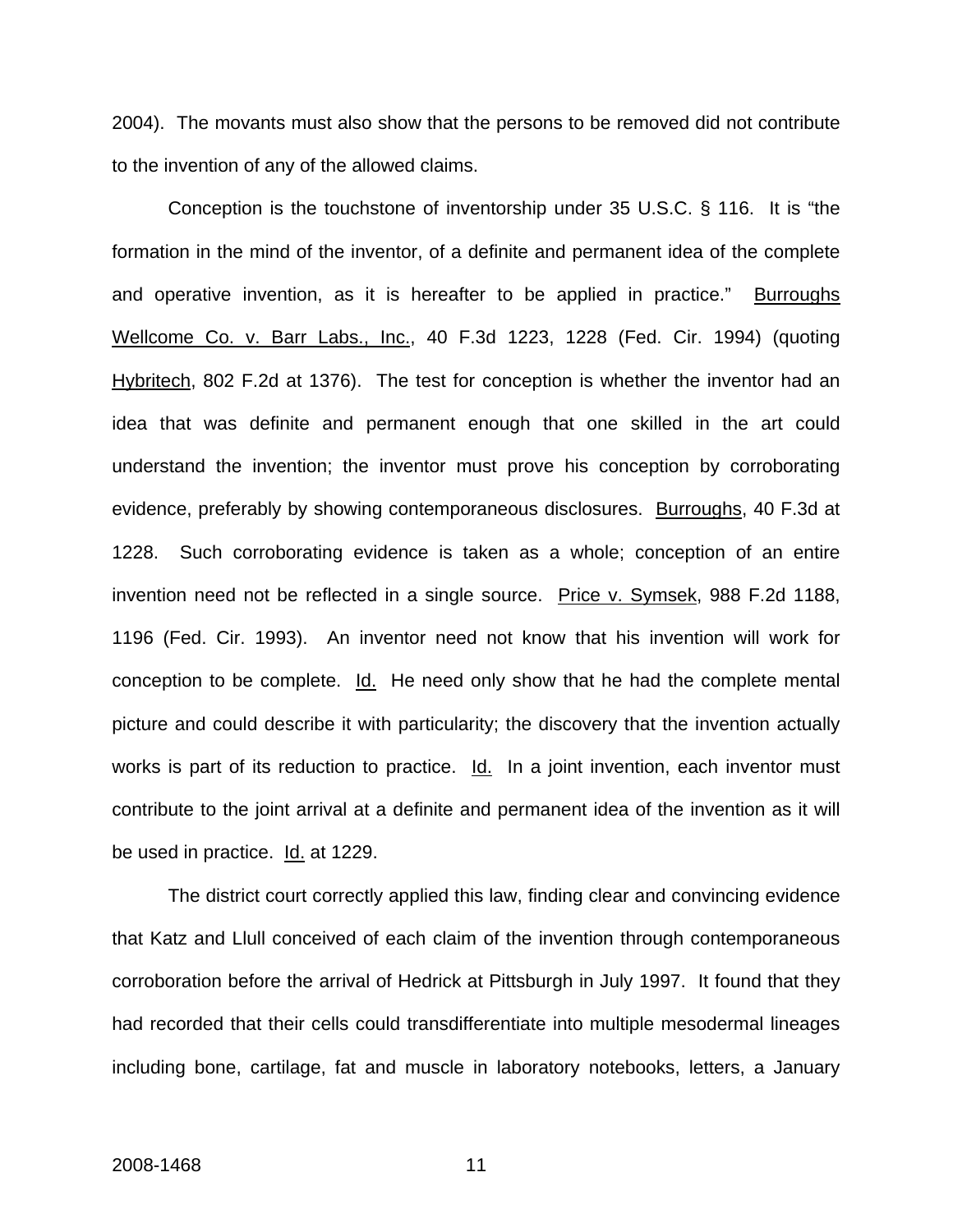1997 invention disclosure for their Auto-Cell Separator, the February 1997 document "What's So Great About Fat?," and the inference that Katz would have only conducted his muscle induction experiment on the cells to confirm his belief that they could differentiate into muscle instead of adipocytes. They had recorded that their isolated cells transdifferentiated into cells resembling a nerve cell in April 1997, as was recorded in a letter to a colleague requesting his help with electrophysiological techniques. While not scientifically certain that they were observing a nerve cell, they did have the firm and definite idea that nerve cells were present, and ordered further confirming tests. Claims 1, 2, 3, and 4 require an isolated adipose-derived stem cell that can differentiate into two or more mesodermal phenotypes, including specifically a fat cell, a bone cell, a cartilage cell, a nerve cell, a muscle cell, or a combination of these. Thus, the entire invention as described by claims 1, 2, 3, and 4 had been conceived and corroborated through these disclosures.

The district court found that conception of a substantially homogeneous population of the cells as required by claim 5 was satisfied by a September 1997 grant proposal describing efficiently harvesting and isolating these cells. While this writing was dated after Hedrick arrived at Pittsburgh, it does not mention Hedrick among the many other collaborators.

The district court also found that Katz and Llull grasped that their cells could selfrenew as he recorded on March 20, 1997, satisfying the requirements added in claim 6. The court found that those skilled in the field at that time knew of no examples of stem cells that could not self-renew for at least 15 passages as the claim requires. Finally, the court found that Katz and Llull had the firm and definite idea that the cells were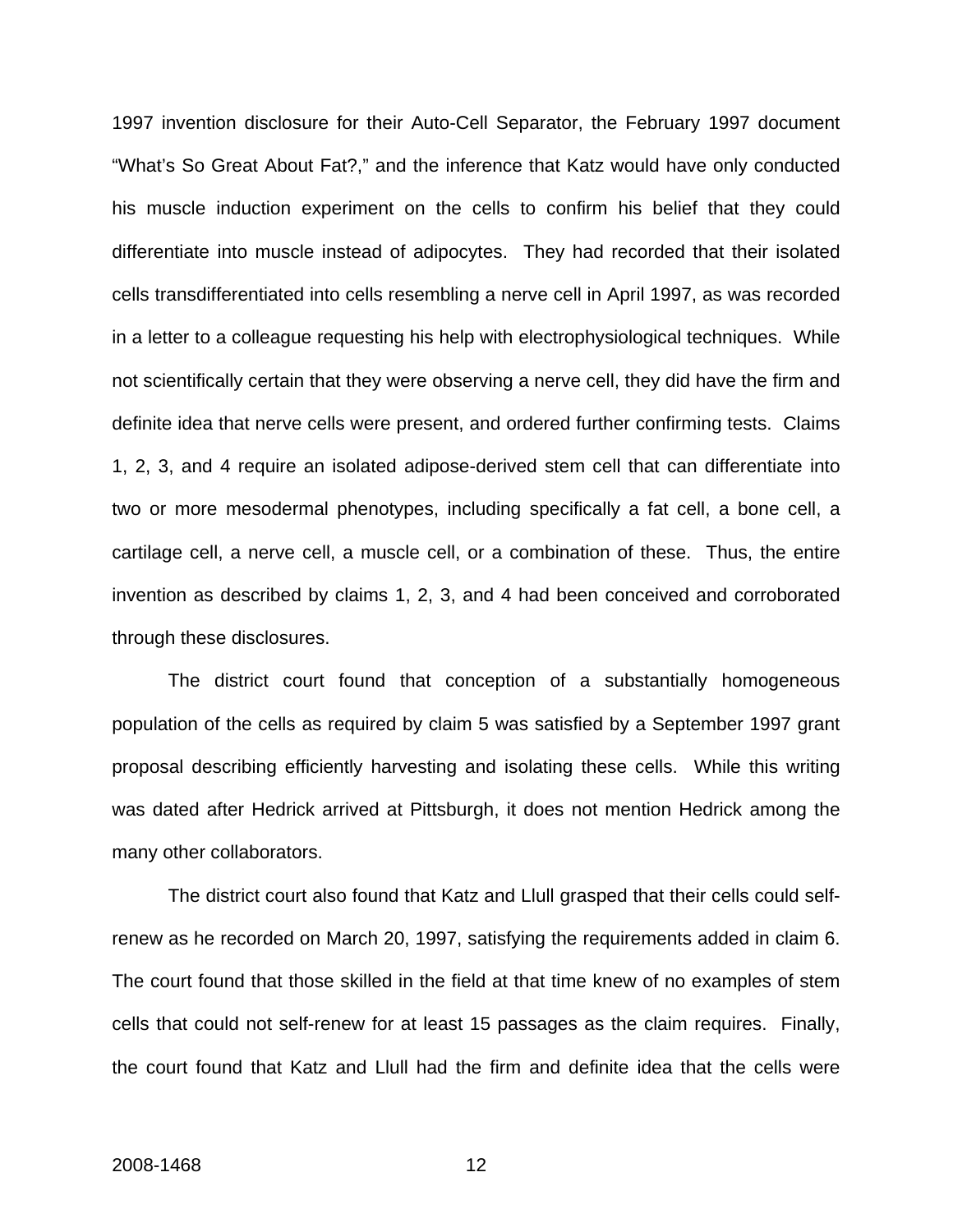human, could be genetically modified, secreted hormones, and contained cell-surface bound intracellular signaling moieties by April 1997 as these properties were known at the time to scientists in the field. Thus, they had conceived of the cells with the qualities required by claims 7, 8, 9, and 10, completing conception of the entire claimed invention.

The REBAR researchers do not attack these factual findings, but rather argue that Katz and Llull's research was inconclusive until Hedrick and the other researchers added their efforts. They argue that other evidence showed that Katz and Llull's work remained "highly speculative" through the end of Hedrick's fellowship. They argue that Katz and Llull were required to "know" that the invention contained every limitation of each claim at the time of conception, see Coleman v. Dines, 754 F.2d 353, 359 (Fed. Cir. 1985), but that the evidence did not establish that they had this knowledge until the REBAR researchers helped them confirm the claimed properties. Their argument is premised upon a misapprehension of what it means to "know" the limitations of the claims.

Knowledge in the context of a possessed, isolated biological construct does not mean proof to a scientific certainty that the construct is exactly what a scientist believes it is. Conception requires a definite and permanent idea of the operative invention, Burroughs, 40 F.3d at 1230, and "necessarily turns on the inventor's ability to describe his invention." Id. at 1228. Proof that the invention works to a scientific certainty is reduction to practice. Therefore, because the district court found evidence that Katz and Llull had formed a definite and permanent idea of the cells' inventive qualities, and had in fact observed them, it is immaterial that their knowledge was not scientifically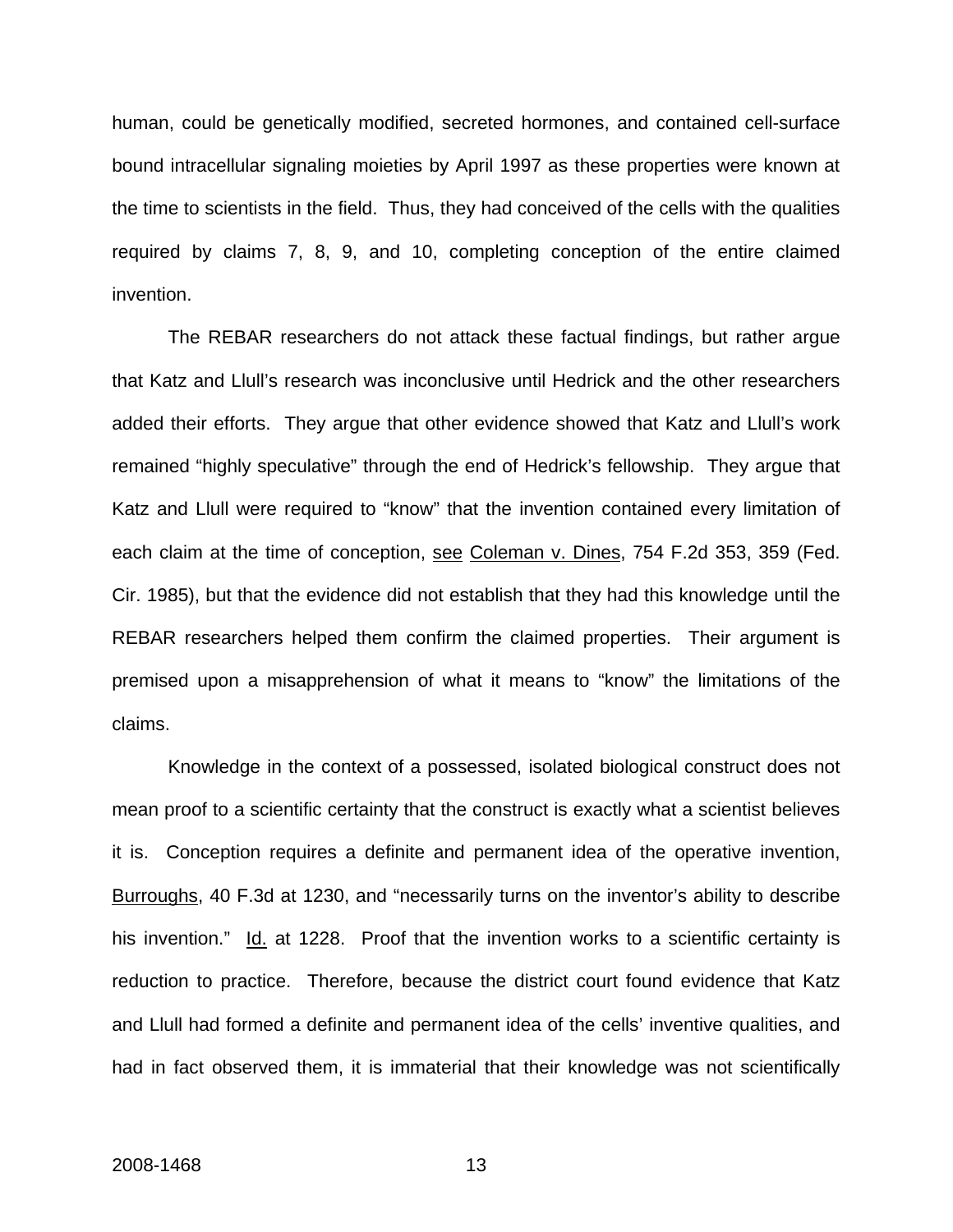certain and that the REBAR researchers helped them gain such scientific certainty. "The determinative inquiry is not whether [the inventor's] disclosure was phrased certainly or tentatively, but whether the idea expressed therein was sufficiently developed to support conception of the subject matter." In re Jolley, 308 F.3d 1317, 1324 (Fed. Cir. 2002). The district court found that Katz's laboratory notebooks sufficiently described to those skilled in the art how to isolate the cells from adiposetissue, at which point they would be in possession of the invention. Thus, they had disclosed a "completed thought expressed in such clear terms as to enable those skilled in the art to make the invention." Coleman, 754 F.2d at 359.

The REBAR researchers also argue that the district court erred by filling in holes in Katz and Llull's conception with knowledge that a skilled artisan would have had at the time when no corroborating evidence of their own knowledge was produced. We do not find clear error in using such evidence as corroboration. "Under the 'rule of reason' standard for corroborating evidence, . . . the trial court must consider corroborating evidence in context, make necessary credibility determinations, and assign appropriate probative weight to the evidence to determine whether clear and convincing evidence supports a claim of co-inventorship." Ethicon, Inc. v. U.S. Surgical Corp., 135 F.3d 1456, 1464 (Fed. Cir. 1998) (internal citations omitted). Evidence need not always expressly show possession of the invention to corroborate conception, and a court may properly weigh evidence that a claimed attribute is merely an obvious property of a greater discovery at issue. Burroughs, 40 F.3d at 1231. Here, the greater discovery is that stem cells can be derived from adipose tissue. It was not improper for the district court to recognize that skilled artisans at the time of the alleged conception would have